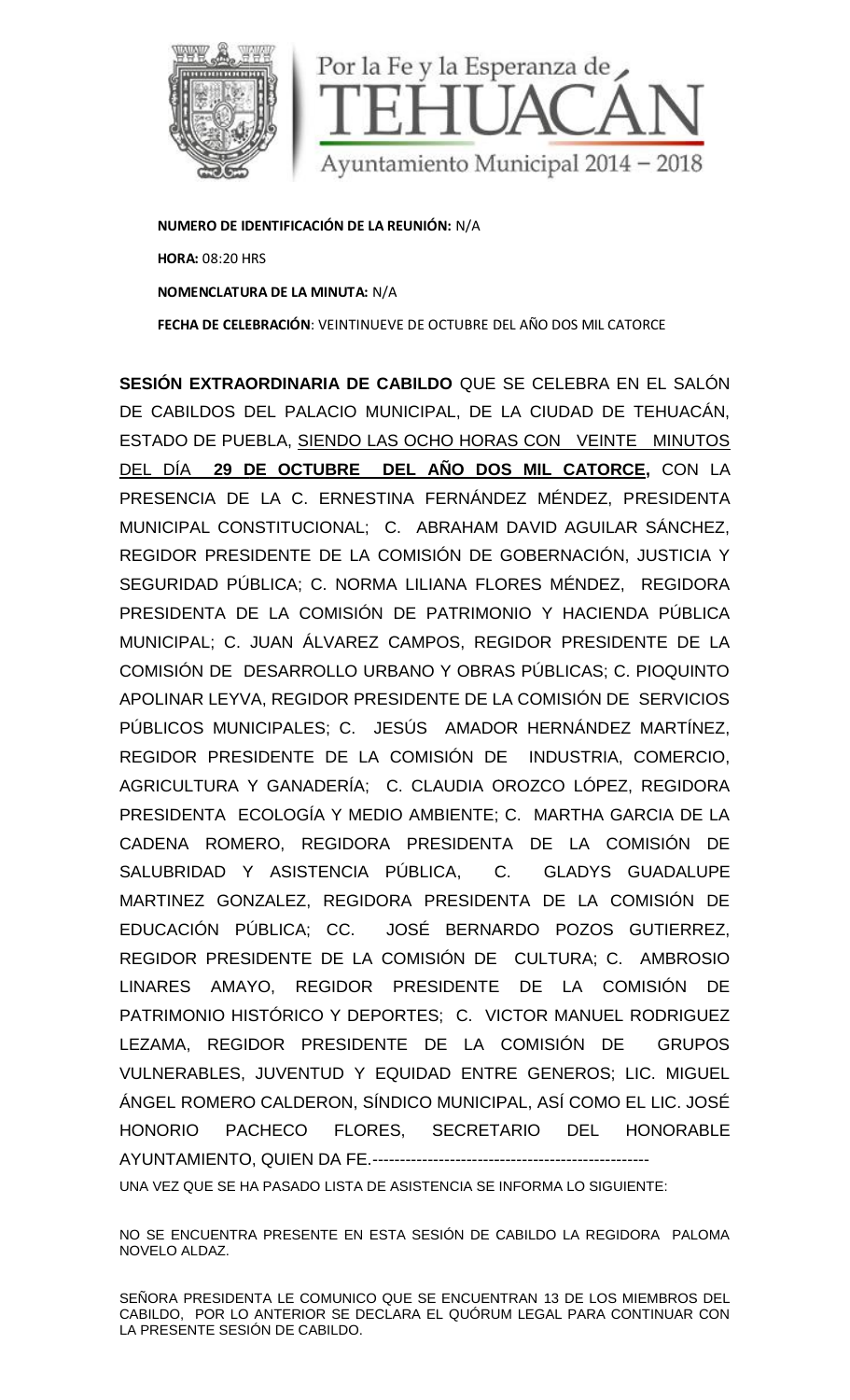EL LIC. JOSÉ HONORIO PACHECO FLORES, PROCEDE A DAR LECTURA AL ORDEN DEL DÍA, MISMA QUE CONTIENE LOS SIGUIENTES PUNTOS:

**1.- APERTURA DE LA SESIÓN**

#### **2.- LISTA DE ASISTENCIA**

**3.- DECLARATORIA DEL QUÓRUM**

**4.- LECTURA DEL ACTA ANTERIOR**

### **5.- COMISIÓN DE PATRIMONIO Y HACIENDA PÚBLICA MUNICIPAL.**

 ANÁLISIS, DISCUSIÓN Y EN SU CASO APROBACIÓN DEL DICTAMEN QUE CONTIENE **EL PROYECTO DE "INICIATIVA DE LEY DE INGRESOS DEL MUNICIPIO DE TEHUACÁN, PUEBLA PARA EL EJERCICIO FISCAL 2015"**

#### **CLAUSURA.**

EL LIC. JOSÉ HONORIO PACHECO FLORES, DA CUENTA AL CABILDO DEL MEMORANDUM No. 39 SIGNADO POR LA LIC. PALOMA NOVELO ALDAZ, REGIDORA PRESIDENTA DE LA COMISIÓN DE NOMENCLATURA, EN EL CUAL INFORMA QUE POR MOTIVOS DE SALUD NO PODRÁ ASISTIR A LAS SESIONES EXTRAORDINARIAS DE CABILDO DEL DÍA DE HOY 29 DE OCTUBRE DEL PRESENTE, POR LO QUE SOLICITA SE CONSIDERE LA CAUSA DE SU AUSENCIA.

## **EL CABILDO SE DA POR ENTERADO.**

EN USO DE LA PALABRA LA REGIDORA CLAUDIA OROZCO LÓPEZ, COMENTA QUE DIALOGANDO CON LA REGIDORA DE HACIENDA NORMA LILIANA FLORES MÉNDEZ, LE HIZO DE SU CONOCIMIENTO QUE NO SE HABÍA INCLUIDO EN LA INICIATIVA DE LEY DE INGRESOS LOS IMPUESTOS DE LA DIRECCIÓN DE ECOLOGÍA Y MEDIO AMBIENTE.

POR LO QUE SE DECIDE POR LOS INTEGRANTES DEL CABILDO, SE POSPONGA ESTE PUNTO HASTA QUE ESTÉ DEBIDAMENTE INTEGRADO A LA LEY DE INGRESOS LAS CUOTAS DEL ÁREA DE ECOLOGÍA Y MEDIO AMBIENTE.

SIENDO LAS OCHO HORAS CON TREINTA Y TRES MINUTOS DEL DÍA VEINTINUEVE DE OCTUBRE DEL AÑO DOS MIL CATORCE, SE PROCEDE A LEVANTAR LA PRESENTE ACTA QUE FIRMAN LOS QUE EN ELLA INTERVINIERON.- DOY FE.---------------------------- ----------------

## **SECRETARIO DEL H. AYUNTAMIENTO**

# **LIC. JOSÉ HONORIO PACHECO FLORES.**

**C. ERNESTINA FERNÁNDEZ MÉNDEZ** 

**C. ABRAHAM DAVID AGUILAR SANCHEZ** \_\_\_\_\_\_\_\_\_\_\_\_\_\_\_\_\_\_\_\_